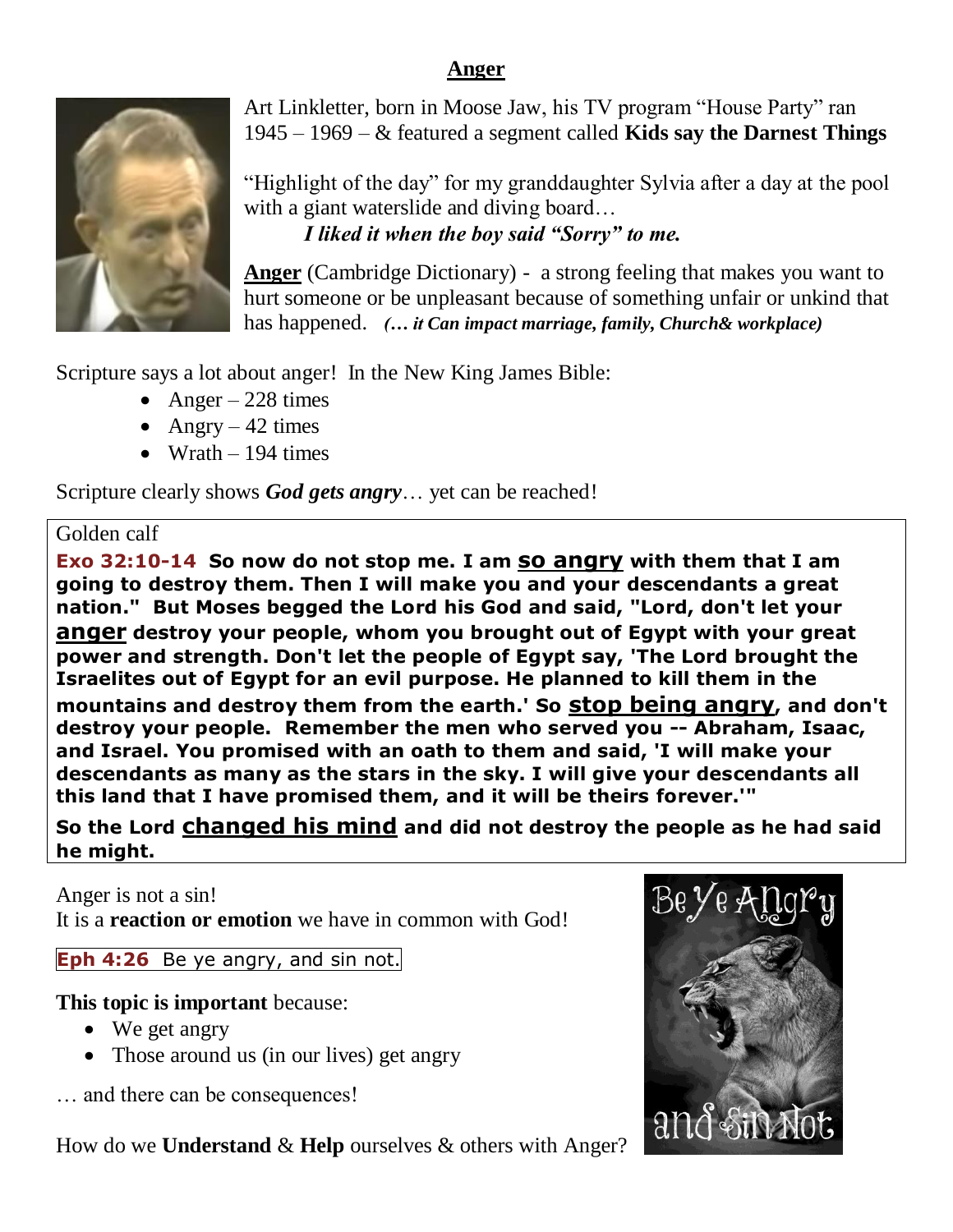

Gen 4:3 And in the process of time it came to pass that Cain brought an offering of the fruit of the ground to the LORD.

Gen 4:4 Abel also brought of the firstborn of his flock and of their fat. And the LORD respected Abel and his offering,

Gen 4:5 but He did not respect Cain and his offering. And Cain was **very angry**, and his countenance fell.

Gen 4:6 So the LORD said to Cain, "Why are you **angry**? And why has your countenance fallen?

**Gen 4:7** If you **do well**, will you not be accepted? And if you do not do well, sin lies at the door. & its desire *is* for you, but you should rule over it."

**Gen 31:36** Then Jacob was **angry** and rebuked Laban, and Jacob answered and said to Laban: "What *is* my trespass? What *is* my sin, that you have so hotly pursued me? Gen 31:37 Although you have searched all my things, what part of your household things have you found? Set *it* here before my brethren and your brethren, that they may judge between us both!

Gen 31:38 These twenty years I *have been* with you; your ewes and your female goats have not miscarried their young, and I have not eaten the rams of your flock.

Gen 31:39 That which was torn *by beasts* I did not bring to you; I bore the loss of it. You required it from my hand, *whether* stolen by day or stolen by night.

Gen 31:40 There I was! In the day the drought consumed me, and the frost by night, and my sleep departed from my eyes.

Gen 31:41 Thus I have been in your house twenty years; I served you fourteen years for your two daughters, and six years for your flock, and you have changed my wages ten times.

Gen 31:42 Unless the God of my father, the God of Abraham and the Fear of Isaac, had been with me, surely now you would have sent me away empty-handed. God has seen my affliction and the labor of my hands, and rebuked *you* last night."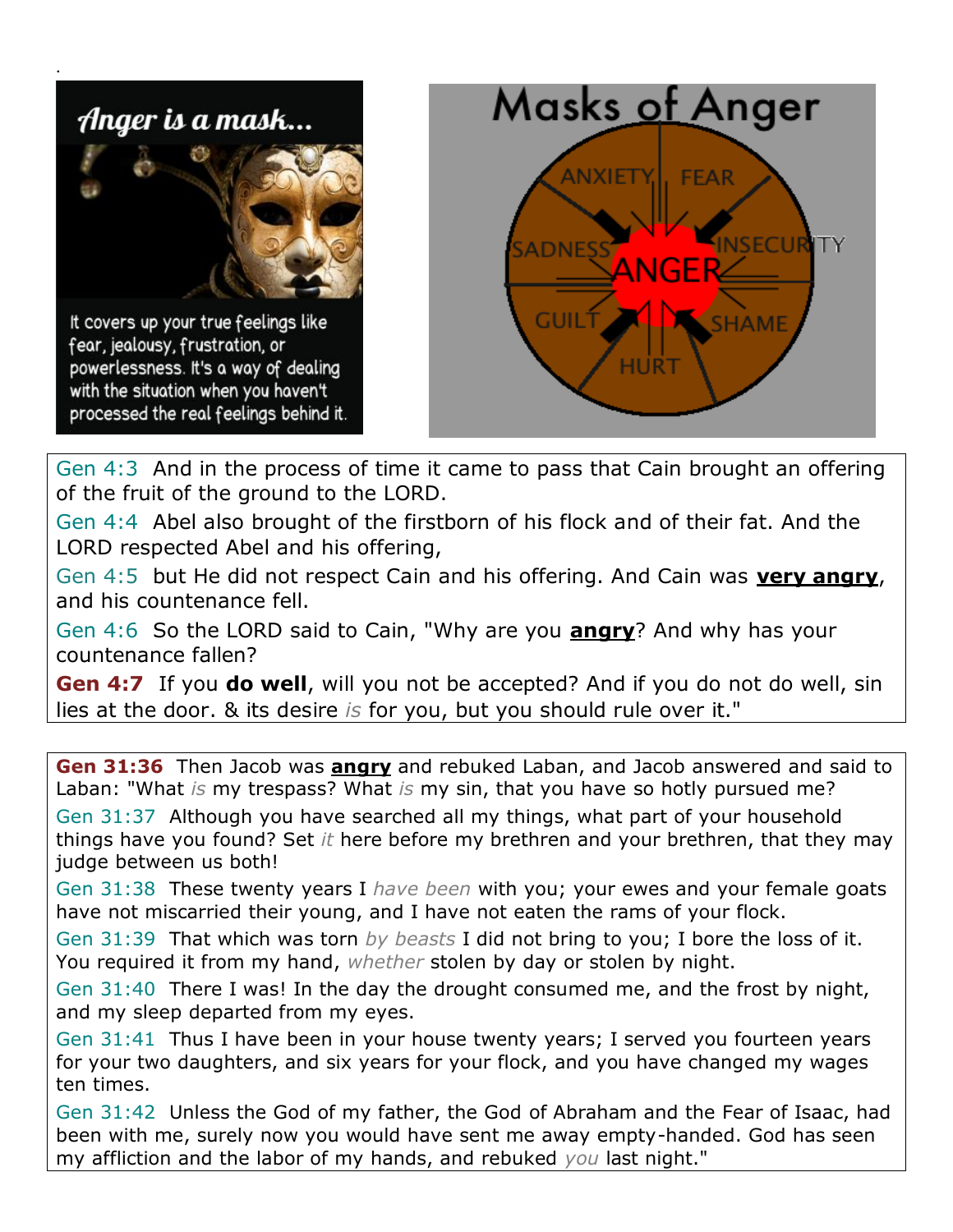# Reasons for getting angry include:

| D Grief - losing a loved one.          | ₽  | Injustice               |
|----------------------------------------|----|-------------------------|
|                                        | 13 | Being teased or bullied |
| <b>2 Sexual frustration</b>            | Σ  | Humiliation             |
| <b>团 Rudeness</b>                      | ◫  | Embarrassment           |
| <b>2 Tiredness</b>                     | 7  | Deadlines               |
| <b>2 Hunger</b>                        | 卪  | Traffic jams            |
| Pain<br>P.                             | 囝  | Disappointment          |
| <b>团 Physical illness</b>              | ⊡  | Sloppy service          |
| <b>2</b> Mental illness                | 13 | Failure                 |
| <b>2 Financial problems</b>            | ⊡  | Infidelity              |
|                                        | m  | Burglary                |
| <b>图 Being told you have a serious</b> |    |                         |
| illness                                |    |                         |

**1Ch 13:8** Then David and all Israel played *music* before God with all *their* might, with singing, on harps, on stringed instruments, on tambourines, on cymbals, and with trumpets.

1Ch 13:9 And when they came to Chidon's threshing floor, Uzza put out his hand to hold the ark, for the oxen stumbled.

1Ch 13:10 Then the **anger** of the LORD was aroused against Uzza, and He struck him because he put his hand to the ark; & he died there before God.

1Ch 13:11 And David became **angry** because of the LORD's outbreak against Uzza; therefore that place is called Perez Uzza to this day.

1Ch 13:12 David was afraid of God that day, saying, "How can I bring the ark of God to me?"

## **Anger is not always wrong. Sometimes it's absolutely necessary. There is evil in the world and sometimes in our own lives.**

# **The Seven Most Important Anger Questions to Ask Yourself:**

- 1. "What am I really angry about?"
- 2. "What is the problem, and whose problem is it?"
- 3. "How can I sort out who is responsible for what?"

4. "How can I learn to express my anger in a way that will not leave me feeling helpless and powerless?"

5. "When I'm angry, how can I clearly communicate my position without becoming defensive or attacking?"

- 6. "What risks and losses might I face if I become clearer and more assertive?"
- 7. "If getting angry is not working for me, what can I do differently?"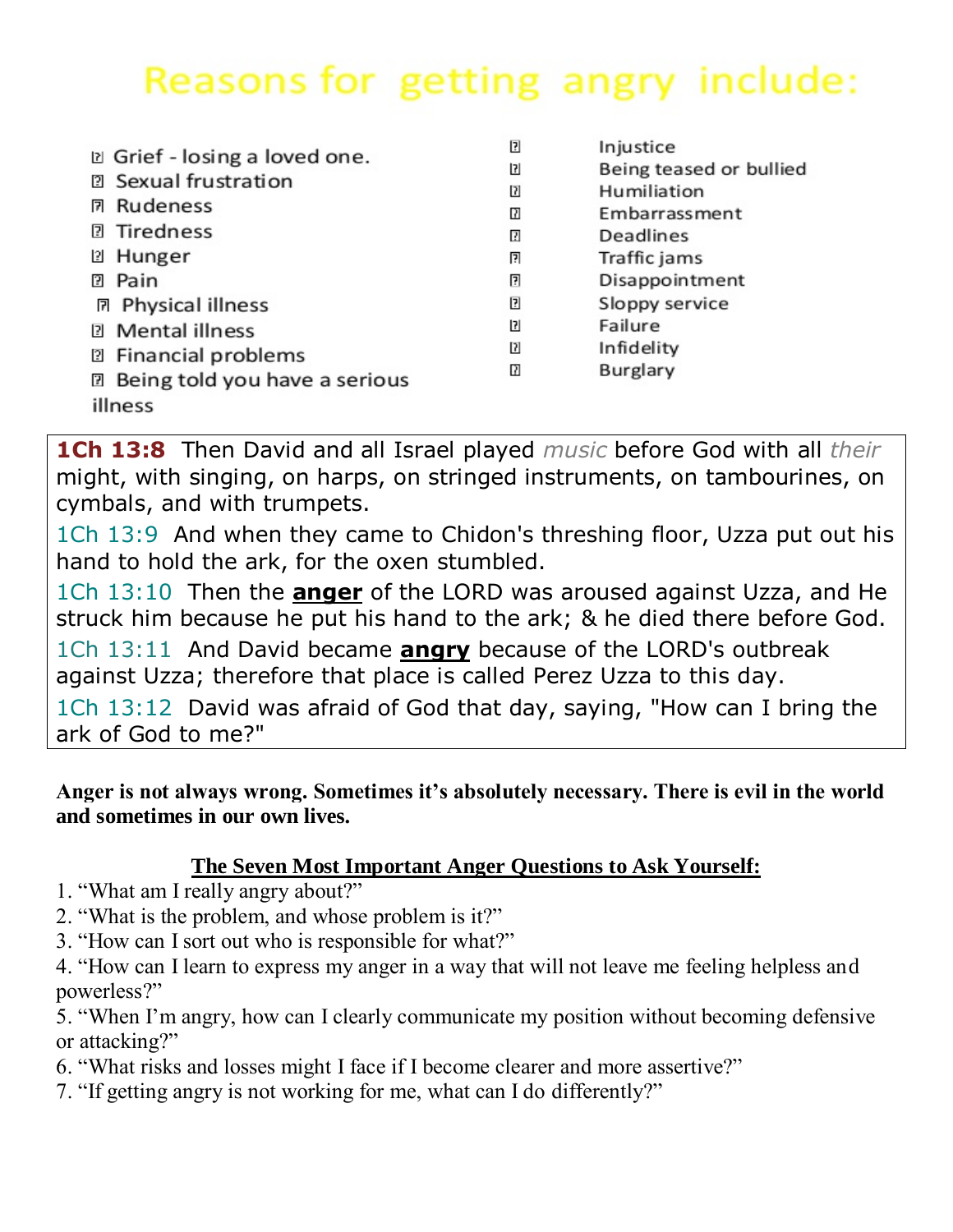

## **LOUD ANGER**

SUBTLE ANGER

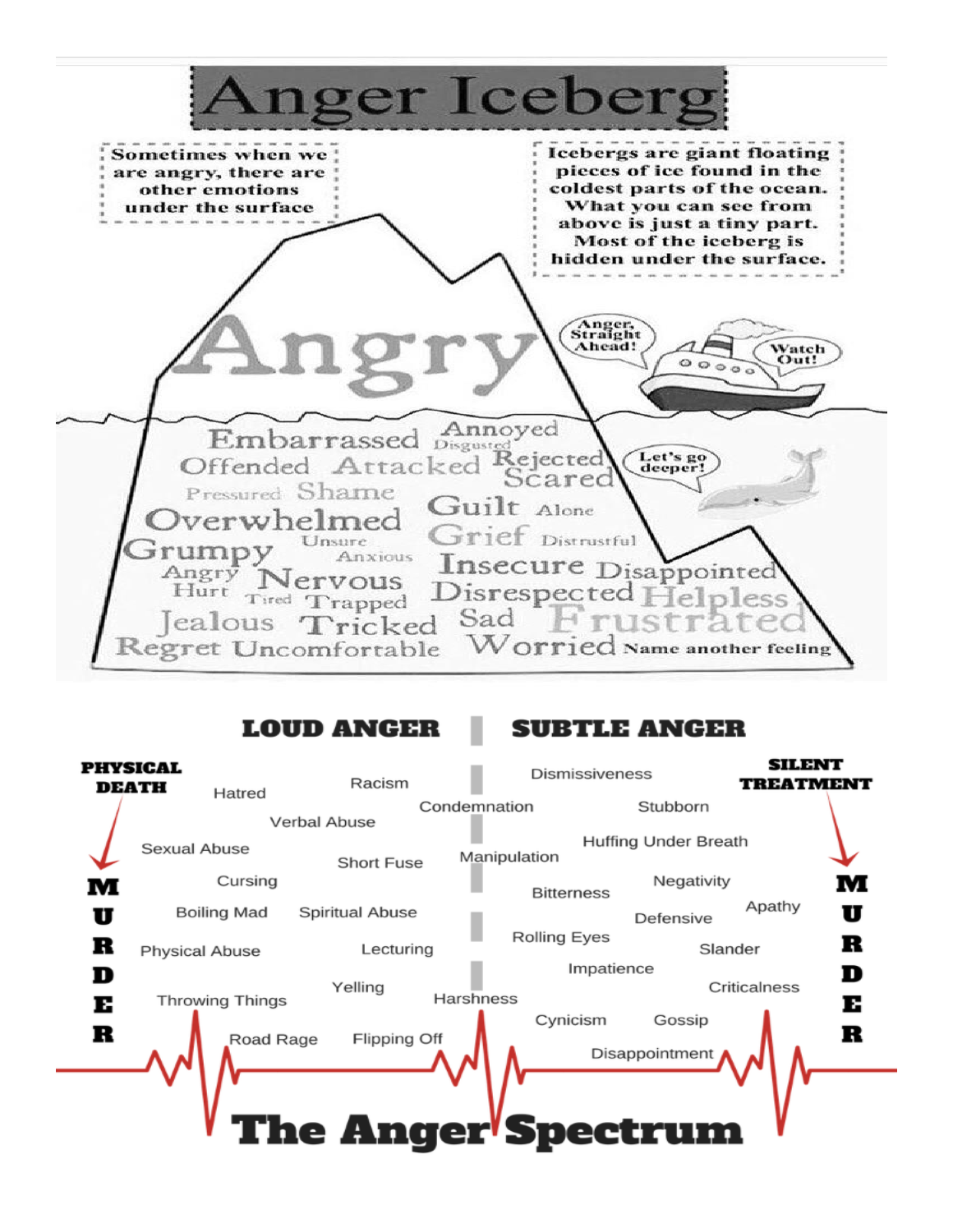**Truisms:** We cannot control how we **Feel** … BUT … we can control how we **Act**

**One Rule**: that will enable you to control your anger and almost guarantee that you will never say something that will lead to an irrevocable break or a permanent hurt in your relationship with another person:

• No matter how angry you get, restrict the expression of your anger to the incident that provoked it.

This means when someone has done something wrong and has hurt you, express anger for what they did – but only concerning that incident. Don't use words like "always," or "never."



# **10 most common Types/Styles of Anger (which describes you?)**

- The direction of anger (internal vs external)
- The anger reaction (retaliatory vs resistant)
- The mode of anger (physical vs verbal)
- Anger impulsivity (controlled vs uncontrolled)
- Objective of anger (restorative vs punitive)

Psa 7:11 God *is* a just judge, And God is **angry** *with the wicked* every day.

Pro 22:24-25 Make no friendship with an **angry** man, And with a **furious** man do not go, Lest you learn his ways And set a snare for your soul.

Col 3:8 But now you yourselves are to put off all these: **anger, wrath**, malice, blasphemy, filthy language out of your mouth. *(… we are new man)*